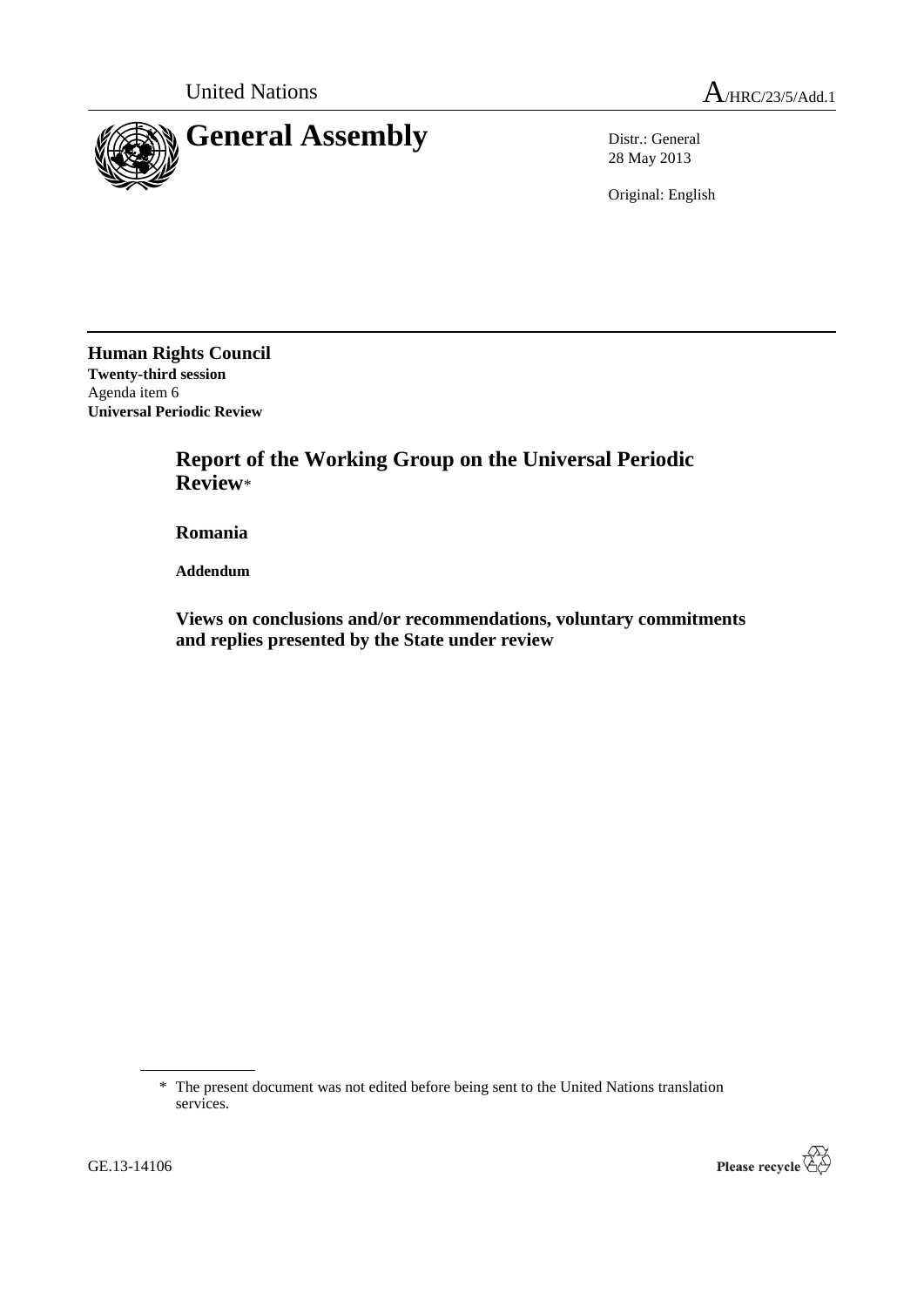Romania welcomes the recommendations made in the course of its UPR on 22 January 2013 and, after careful consideration, is pleased to provide the decisions below, as well as some comments, to be included in the outcome report. As a general note, almost all the accepted recommendations are in the course of implementation. All the recommendations enjoy the support of Romania with the exception of recommendations no. 109.2, 109.4, 109.5, 109.6, 109.7, 109.8 with respect to ICRMW, 109.9, 109.10, 109.15, 109.21, 109.27, 109.31, 109.32, 109.33, 109.34, 109.73, 109.74, 109.81, 109.99, 109.100, 109.102, 109.144, 109.147, 109.151, 109.155 and 109.157.

109.1. Accepted.

109.2. Not accepted. There are no immediate plans for Romania to implement this recommendation regarding the Convention on the Protection of the Rights of all the Migrant Workers and their Families; however, the Romanian Government remains fully committed to the protection of rights of members of all vulnerable groups, including migrants.

109.3. Accepted.

109.4. Not accepted (see recommendation 2 with regard to ICRMW; as concerns ILO Convention no. 189, Romania has not signed it).

109.5. Not accepted (see recommendation 2).

109.6. Not accepted (see recommendation 2).

109.7. Not accepted (see recommendation 2).

109.8. Not accepted with respect to ICRMW (see recommendation 2); accepted concerning CPED.

109.9. Not accepted; Romania has not signed the Optional Protocol to the International Covenant on Economic, Social and Cultural Rights.

109.10. Not accepted (see recommendation 9).

109.11. Accepted.

109.12. Accepted.

109.13. Accepted.

109.14. Accepted.

109.15. Not accepted; already implemented - Romania has ratified CERD on 15 September 1970.

109.16. Accepted

109.17. Accepted.

109.18. Accepted.

109.19. Accepted.

109.20. Accepted.

109.21. Not accepted; already implemented – according to domestic law, the Ombudsman carries out the investigations that it considers justified, ex officio or in virtue of the complaints with which it was seized by individuals or by legal persons concerning violations of human rights, with the exception of situations in which the alleged deeds are the object of a judicial procedure.

109.22. Accepted.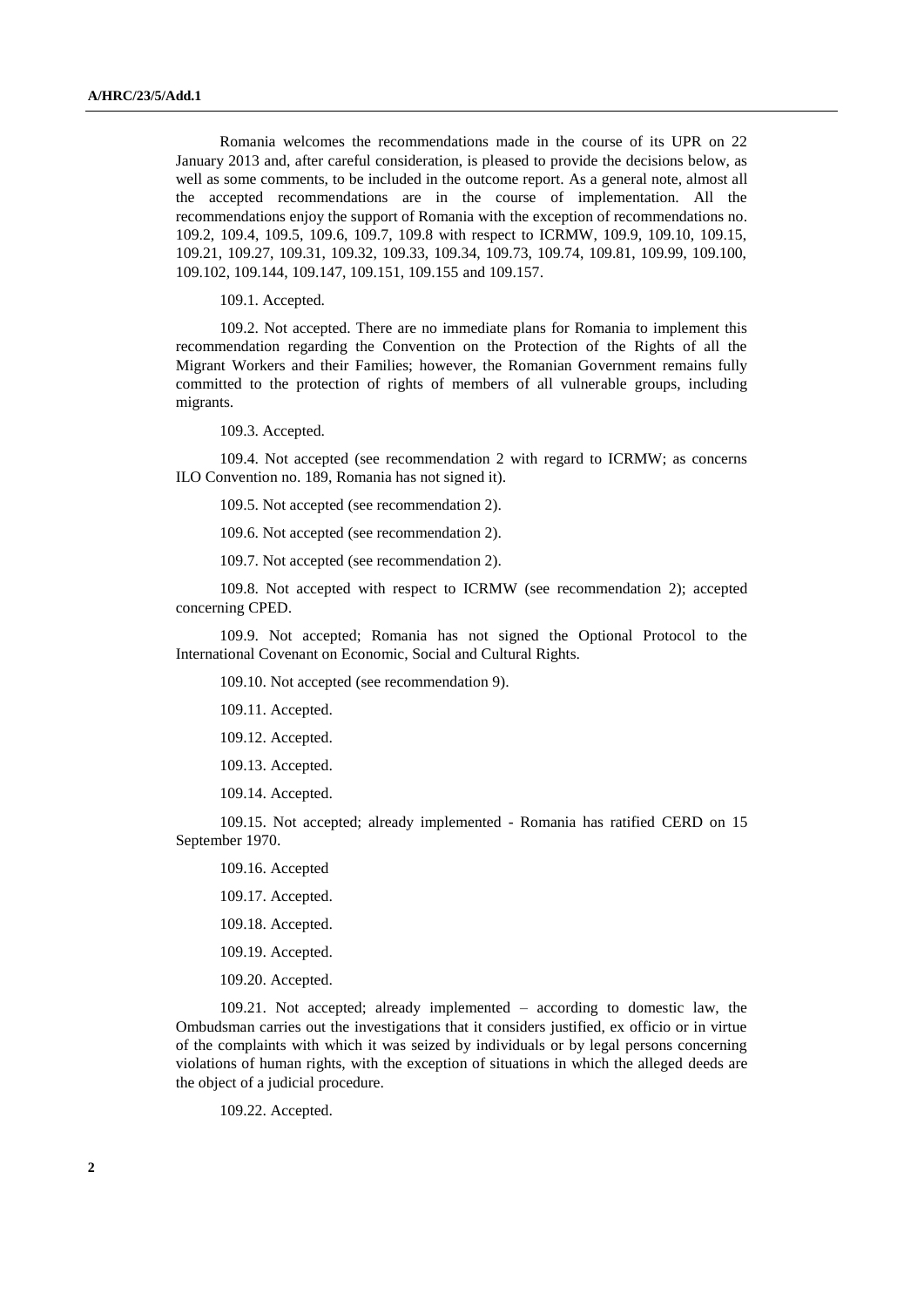109.23. Accepted.

109.24. Accepted.

109.25. Accepted

109.26. Accepted.

109.27. Not accepted; already implemented - the competence area of the institutions in the field of non-discrimination is clearly established by legal provisions. If in the case of NCCD the competence is given by the Government Ordinance no. 137/2000, in the case of institution of Ombudsman the responsibilities are established by the Law no. 35/1997, in case of RIHR the Law no. 9/1991 provides the competences and for the courts are regulated by the four existing codes. In the field of gender equality on the labour market the legal frame is provided by the Law no. 202/2002, republished. The legal system in Romania, regarding human rights and non-discrimination is a complex one, complementary and one that respects at the same time the principle of separation of powers.

109.28. Accepted.

109.29. Accepted.

109.30. Accepted.

109.31. Not accepted; already implemented - the National Strategy on children rights for 2008-2013 was issued as a consequence of the necessity to reunite in one single document the whole range of issues regarding children rights form all sectors of activity. The National Strategy refers to all children of Romania, referring mainly to their rights as stated by the main international documents ratified by Romania, in different sectors of interest for its children, such as: social, family, education, health, etc. The main target groups of the Strategy were the children of Romanian citizenship or found on the Romanian territory, as well as the children without a citizenship, refugees or of foreign nationality found on the Romanian territory.

The strategy addressed to the parents, as main responsible for the raise and care of their children and main beneficiaries of the social services, along with their children, as well to the professionals working in this field and the local communities. Regarding the budget allocated to implement this strategy, even from the moment of its approval, the financing sources were very clear mentioned. They were represented by the state budget, the local budgets (who had a special chapter dedicated on the implementation of the strategy), the budgets of the local communities, external funds, as well as any other source of financing approved by the national legislation (donors, sponsorships, contributions from persons or companies, etc.). The monitoring of the Strategy implementation was coordinated at national level by the competent structures within the Ministry of Labor, Family, Social Protection and Elderly, as central authority in the field, a feedback on the stage of implementation being also received from other independent actors, acting in this field.

109.32. Not accepted; already implemented (see recommendation 31).

109.33. Not accepted; already implemented (see recommendation 31).

109.34. Not accepted; already implemented; (see recommendation 31).

109.35. Accepted.

109.36. Accepted.

109.37. Accepted.

109.38. Accepted.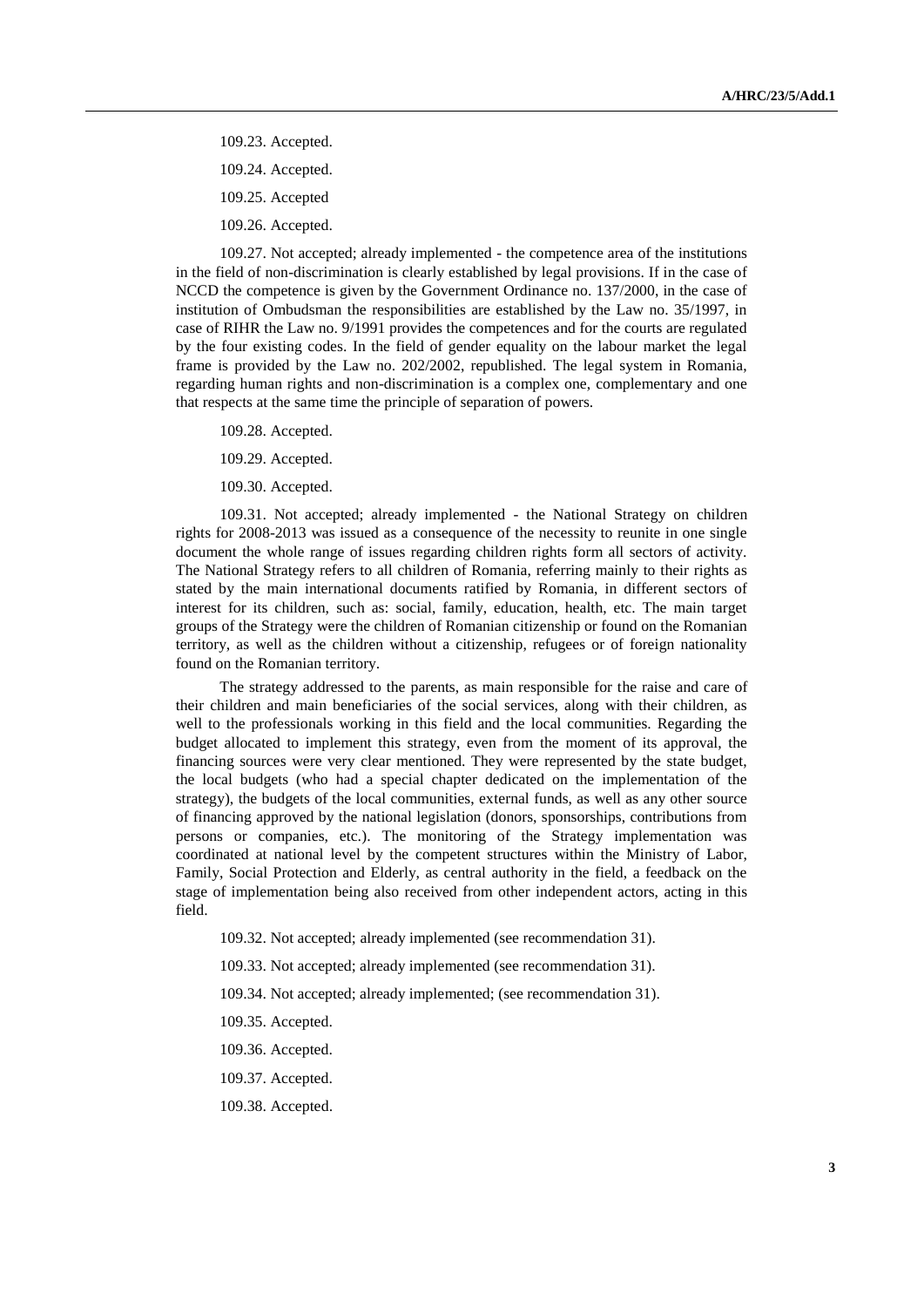- 109.39. Accepted.
- 109.40. Accepted.
- 109.41. Accepted.
- 109.42. Accepted.
- 109.43. Accepted.
- 109.44. Accepted.
- 109.45. Accepted.
- 109.46. Accepted.
- 109.47. Accepted.
- 109.48. Accepted.
- 109.49. Accepted.
- 109.50. Accepted.
- 109.51. Accepted.
- 109.52. Accepted.
- 109.53. Accepted.
- 109.54. Accepted.
- 109.55. Accepted.
- 109.56. Accepted.
- 109.57. Accepted.
- 109.58. Accepted.
- 109.59. Accepted.
- 109.60. Accepted.
- 109.61. Accepted.
- 109.62. Accepted.
- 109.63. Accepted.
- 109.64. Accepted.
- 109.65. Accepted.
- 109.66. Accepted.
- 109.67. Accepted.
- 109.68. Accepted;
- 109.69. Accepted;
- 109.70. Accepted.
- 109.71. Accepted.
- 109.72. Accepted.

109.73. Not accepted; already implemented – the history of the Holocaust in Romania was undertaken as a part of the national history; the history curricula of  $VII<sup>th</sup>$ ,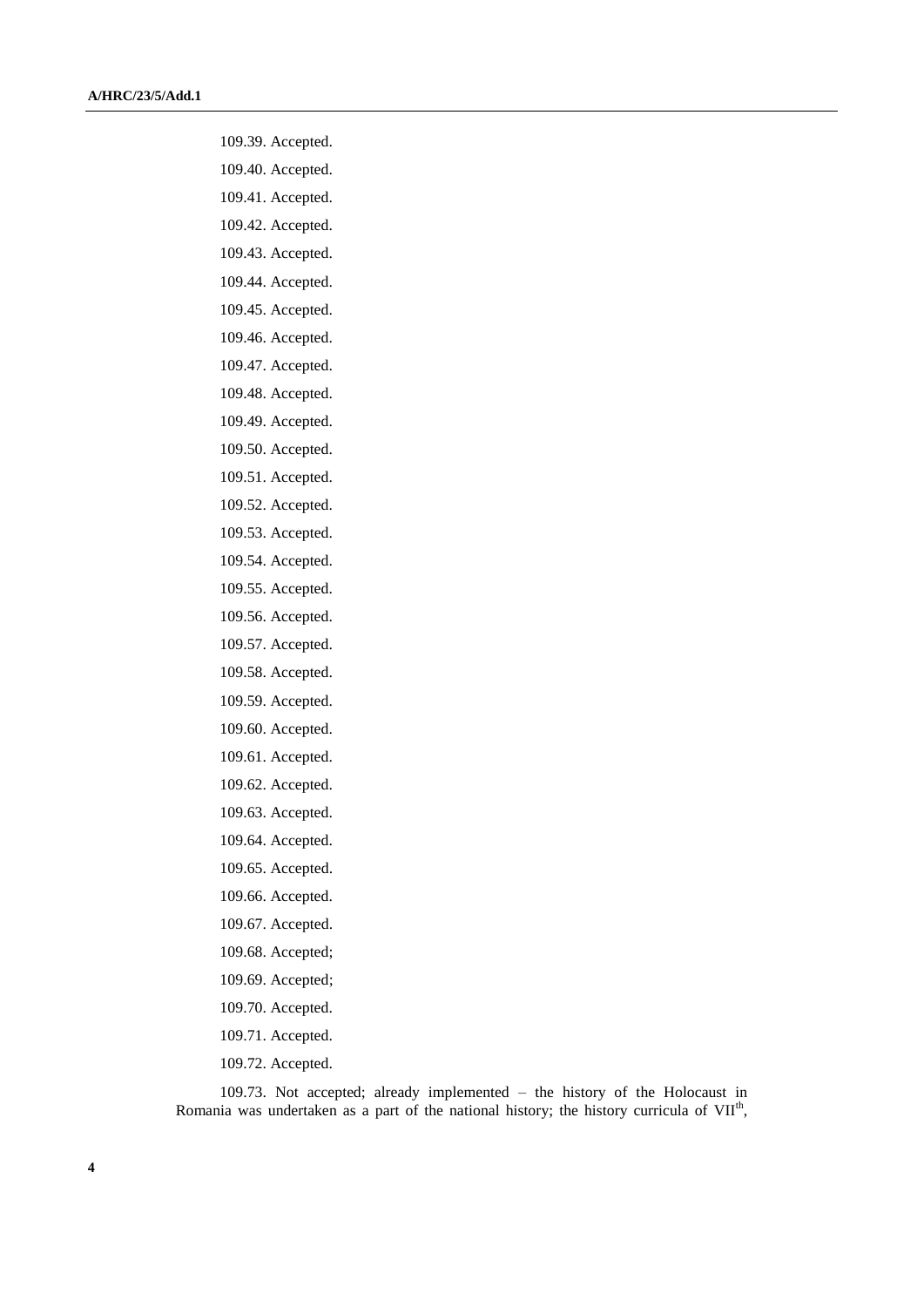VIII<sup>th</sup>,  $X^{th}$  and  $XII^{th}$  grades include the subject of the Holocaust on national and international level. There is also a high school curriculum adopted in 2004, entitled "The history of Jews" and a manual for this curriculum, published in 2005. On the web page of the Ministry of National Education there is a Guide for the teaching of the Holocaust, which was also printed in 5.000 copies and distributed free of charge in schools.

109.74. Not accepted; already implemented – Law no. 165 of 16 May 2013 on the measures for finalising the restitution process in kind or by equivalent of the immovable property wrongfully acquired during the communist regime in Romania was adopted on 17 April 2013 and published in the Official Journal no. 278 of 17 May 2013.

109.75. Accepted.

- 109.76. Accepted.
- 109.77. Accepted.
- 109.78. Accepted.
- 109.79. Accepted.
- 109.80. Accepted.

109.81. Not accepted; already implemented - the issue of child abuse, neglect and exploitation was one of constant interest for the Romanian authorities. Therefore, a number of clear measures were introduced in the main legislation governing the field of children rights, as well as in the national strategy in the sector. The Romanian legislation offers a complex approach of these issues, favoring a close cooperation between various institutions with competencies in this field. Besides the general law no. 272/2004 on children rights, other similar documents regarding the field of human trafficking were approved by the Government and significant parts of their content regarded the children protection field. In the same time, Romania adopted a national strategy within the family violence field (Government Decision no. 1156/2012), which offered a comprehensive approach of this field, where the issues regarding domestic violence in general and violence on children are seen together as a whole.

109.82. Partially accepted – the measures stated in the national strategy (see recommendation 81) are addressing also the protection of the rights of children against all risk of violence, in particular, sexual abuse, neglect, abuse, and increase its efforts to combat child labor.

109.83. Accepted. 109.84. Accepted. 109.85. Accepted. 109.86. Accepted. 109.87. Accepted. 109.88. Accepted. 109.89. Accepted. 109.90. Accepted. 109.91. Accepted. 109.92. Accepted. 109.93. Accepted. 109.94. Accepted.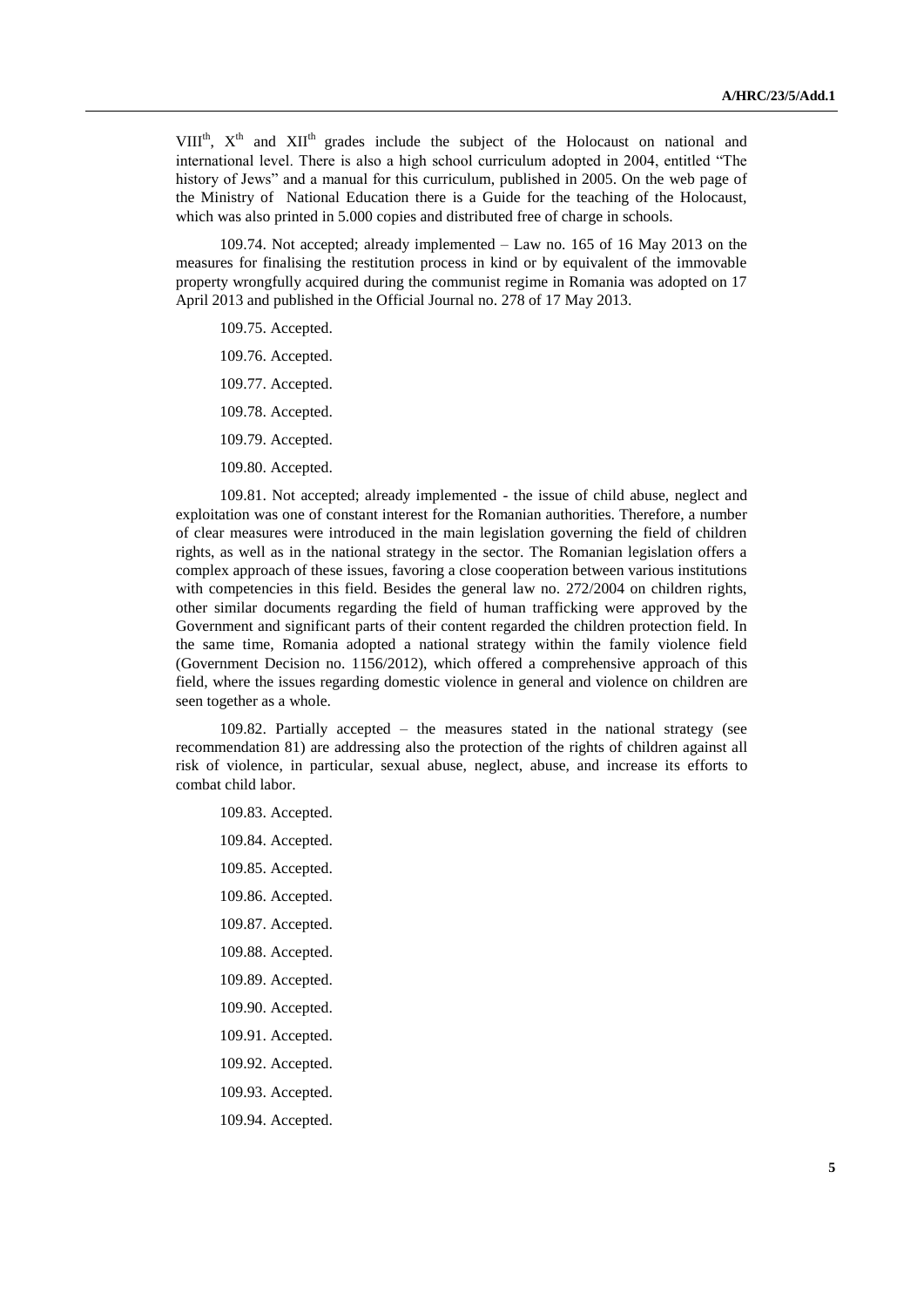109.95. Accepted.

109.96. Accepted.

109.97. Accepted.

109.98. Accepted.

109.99. Not accepted; already implemented – Romania has and will continue to develop strategies and measures aimed at making aware the society about the forbidding of all corporal punishment on children. Regarding the complaint mechanisms, Romania has in place a number of tools whose role is to support a friendly and easy way to address complaints regarding a possible violation of children rights. In this regard, at the level of each local Child Protection Directorate and at national level there are toll free lines where children or other persons can notify a possible situation of abuse or neglect of a child, the local authorities having the obligation to make an immediate intervention whose role is to verify such allegations and adopt the necessary measures.

109.100. Not accepted; already implemented – Romania is one of the few countries who have introduced in the national legislation a clear prohibition of all forms of corporal punishment on children. Law no. 272/2004 on the protection and promotion of children rights clearly prohibits all forms of corporal punishment on children within the education system, special protection, family etc.

109.101. Accepted.

109.102. Not accepted; already implemented – on 15 May 2013, the Prosecutor General, the Chief Prosecutor of the National Anti-Corruption Directorate and the Chief Prosecutor of the National Directorate for Investigating Organized Crime and Terrorism were appointed.

109.103. Accepted. 109.104. Accepted. 109.105. Accepted. 109.106. Accepted. 109.107. Accepted. 109.108. Accepted. 109.109. Accepted. 109.110. Accepted. 109.111. Accepted. 109.112. Accepted. 109.113. Accepted. 109.114. Accepted. 109.115. Accepted. 109.116. Accepted. 109.117. Accepted. 109.118. Accepted. 109.119. Accepted. 109.120. Accepted.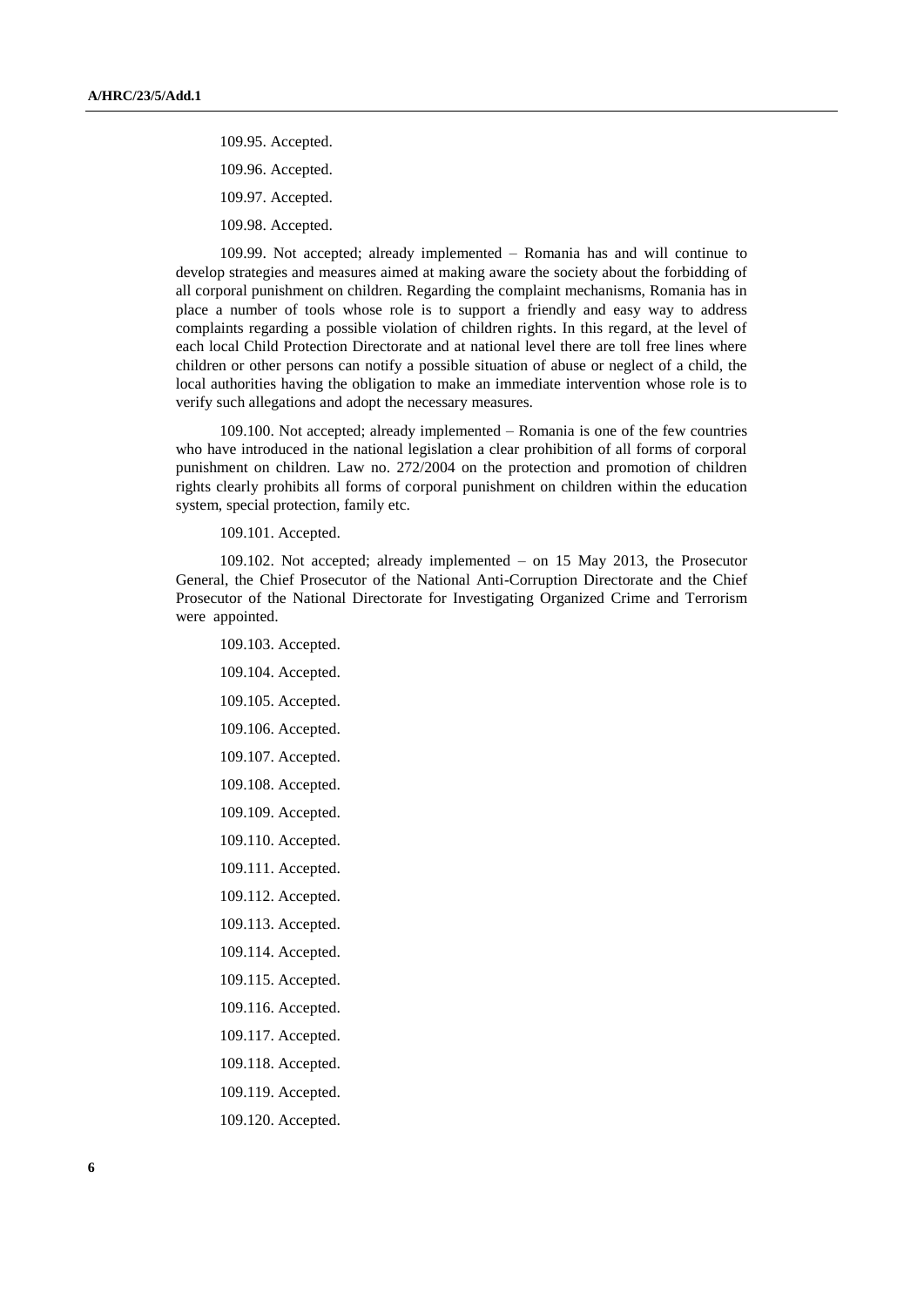- 109.121. Accepted.
- 109.122. Accepted.
- 109.123. Accepted.
- 109.124. Accepted.
- 109.125. Accepted.
- 109.126. Accepted.
- 109.127. Accepted.
- 109.128. Accepted.
- 109.129. Accepted.
- 109.130. Accepted.
- 109.131. Accepted.
- 109.132. Accepted.
- 109.133. Accepted.
- 109.134. Accepted.
- 109.135. Accepted.
- 109.136. Accepted.
- 109.137. Accepted.
- 109.138. Accepted.
- 109.140. Accepted.
- 109.141. Accepted.
- 109.142. Accepted.
- 109.143. Accepted.
- 109.144. Not accepted; Romania recalls, in this context, the Pilot Program "Social Housing for Roma Communities" (see also National Report, para. 29).
	- 109.145. Accepted,
	- 109.146. Accepted.
- 109.147. Not accepted; already implemented all migrant workers employed legally in Romania have effective access to courts or other mechanisms of solution of disputes in conditions which are not less favourable than those provided for all workers. Also, the cases concerning the solution of work conflicts are dealt with urgently and the deadlines set cannot exceed 15 days.
	- 109.148. Accepted.
	- 109.149. Accepted.
	- 109.150. Accepted.
	- 109.151. Not accepted; already implemented (see recommendation 74).
	- 109.152. Accepted.
	- 109.153. Accepted.